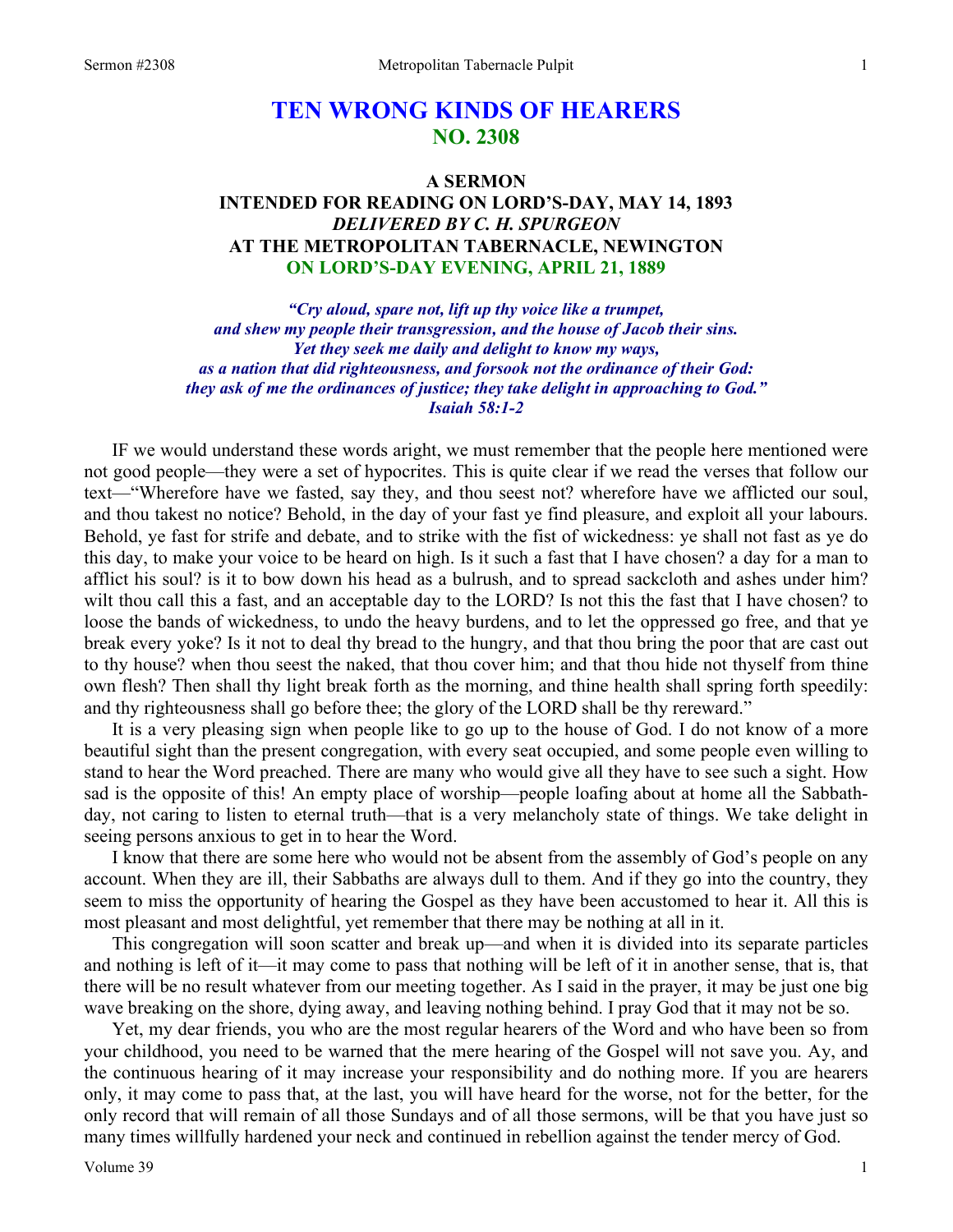What I am going to do tonight is, not so much to preach Christ, though I trust I shall not fail to do that, as to deal with different classes of hearers and to show the difference that there is between those who hear without acceptance and without profit, and those who hear so as to please God—those whose hearing becomes a part of worship, those who hear desiring benefit themselves, and whose hearing becomes a saving act—for faith comes by hearing, and hearing by the Word of God.

While I try to draw a few distinctions, not occupying too much of your time upon any one of them, I invite every person here to examine himself, whether he be in the faith. I invite every hearer to put himself into the crucible to see what is his true condition in the sight of God. Never mind your neighbor—let him use his own ears for himself and do you use your ears for yourself just now. Better still, let each one of us go to the Lord with the psalmist's prayer, "Search me, O God, and know my heart: try me, and know my thoughts: and see if there be any wicked way in me, and lead me in the way everlasting."

**I.** First, THERE ARE SOME WHO GET NO GOOD OUT OF THE HEARING OF THE GOSPEL, BECAUSE THEIR HEARING IS SOON FOLLOWED BY FORGETTING.

It is the truth that they hear, and for a time they hear it with considerable attention. But it is only for a time. They regard the exercise of hearing as being confined to the time which the sermon occupies and with some, the shorter that time is, the better they like the discourse. When the sermon is over, it is done with as far as they are concerned.

They may happen to remember that they were at such a place, on such a day, and heard a sermon from such a text—but that is all that they remember. They are glad that the preacher's words should drop as the dew and distil as the rain—but they like it to be like the rain when it trickles off the leaf of the plant and leaves no mark—or like the dew which is exhaled ere ever the sun is up.

They do not want to have any abiding result from the hearing of the Word. It is a temporary thing with them. I was going to say it is a trumpery thing with them. They hear the preacher's message, the service is over, and at the door of the sanctuary they leave behind everything that they have gathered there—in fact, they have really gathered nothing.

Now, it is not so with the profitable hearer. He says to himself, "That which I am about to hear today is God's Word. My soul, take heed that you retain it and lay it by in store! You are listening to a Gospel which is the wonder of the ages. You are hearing of mysteries which angels desire to look into. You are hearing the story of God sending His own Son, in the likeness of sinful flesh, that He might redeem men from going down into the pit. Now, my soul, hear for eternity!"

Ask that the impression made upon you shall last in life, in death, and be seen at the day of judgment to be a saving, enduring, sanctifying impression upon you. Oh, that men felt that to come to hear the Gospel is not like going to the market to hear goods cried, or going to an auction to hear an estate set forth and extolled, or attending a lecture to listen to what was done in the rocks in the ages past, or what is going on in the stars that glitter in the heavens! These are all things that will pass away.

We are come together to hear about God, heaven, hell, the soul, eternity, immortality, the judgment, the eternal reward—everlasting life and the everlasting doom—eternal death. Here is something worth the hearing. I sometimes think that I have no need to fret myself about how I put these things before my hearers, for if men were in their senses, they would naturally want to know the truth about their souls, and knowing that, in whatever language it was put, they would be quite content. If there were a lecture, tomorrow evening, upon how to make five hundred pounds a day—if a man could tell you how to do that, and yet he spoke in broken English, you would be quite satisfied so long as you could put in practice what he was teaching you.

And when we are teaching men the way to heaven, the way to peace with God, the way to got sin pardoned and the heart renewed, it ought not to matter how we deliver the message—the news itself ought to be so precious that men would be glad to hear it even though we stuttered and stammered it out. Alas, it is not so. But it would be so if all men were the right kind of hearers!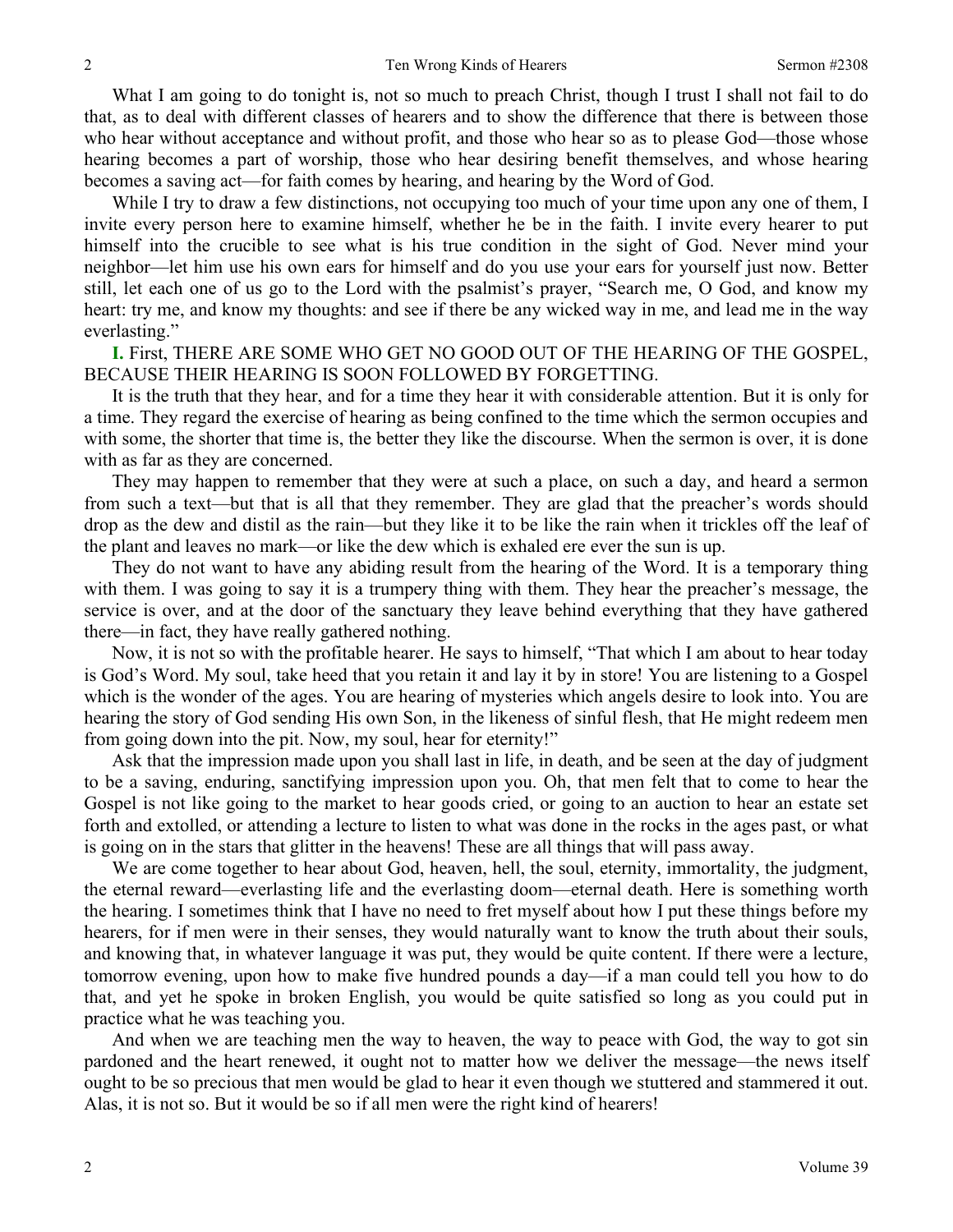Wrong hearers belong to the Slate Club—they write on a slate what they hear and then wipe it all out. But the Christian hearer has the Gospel message "engraved as in eternal brass" and it abides with him world without end.

**II.** Next, THERE ARE SOME WHOSE HEARING IS THE HEARING OF MAN, AND NOT THE LISTENING TO THE VOICE OF GOD.

Dear friends, if you go into some places of worship where the preacher does not believe that the Word of God is inspired, you may listen to him or not as you like. He has no claim on your attention if what he preaches has not, "Thus saith the Lord," at the back of it. You have as much right to require him to listen to you as he has to expect you to listen to him.

He has to tell you, and he will tell you his latest thoughts, his freshest inventions, his most novel excogitations. Well, you may throw them over the wall and have done with them, if you like. If he is a learned and clever man, you may attach to what he says the importance which you ought to attach to the words of a clever man, but you are not required to pay any more attention than that to anything that he has to say.

But if we plead with you that what we read to you is God's Word, every syllable of it, and that what we preach, if it be not taken from God's Word is nothing, that its only weight and force lie in this, that we deliver inspired truth, putting it into our own language, but still giving you the truth as far as we know it, as a revelation from God, then at your own peril will you refuse it.

These gentlemen who themselves deny the inspiration of the Book of God, thereby renounce all claim upon your attention except such as you like to give to your fellow men. But if a man can say, "Thus saith the Lord," and the Lord has sent him in the power of His Spirit, and by His anointing, to deliver His Gospel as the Gospel of God and not the Gospel of man, then I pray you to give an earnest and a diligent heed to the things that you hear lest by any means you should let them slip.

We are nothing of ourselves, but if we deliver God's message, that message is everything, and we can say to our hearers, with deep solemnity, "How shall ye escape if ye neglect so great a salvation?" If this be what God really speaks to you, then woe unto you if you will not hear it. And if this be in very truth an inspired message from heaven, then shall you be blessed if you hear it, for it is written, "Incline your ear, and come unto me: hear, and your soul shall live."

It makes all the difference between hearer and hearer whether you are hearing God or hearing only a man. If you hear the sermon as the word of man, it shall be the word of man to you and do you no good. But if you hear it as the Word of God—if you search your Bibles to see whether these things are so, and if, finding them to be God's Word, you receive them, and tremble at them, and do honor to them as coming from God—then they are able to save your souls and they will save your souls.

Oh, my dear hearers, this may not seem a great point, but it is a truly essential one! Here we may divide our hearers. They who hear the Gospel as God's voice, hear it to live—and they who hear it as the mere lecture of man, hear it in vain.

**III.** Let me draw another line of distinction, a pretty clear one, too. THERE ARE SOME WHO WILL HEAR THAT WHICH PLEASES THEM, BUT THEY WILL NOT HEAR THAT WHICH TRIES THEM.

I know my hearers pretty well by this time. There is one who likes good sound doctrine, and if you preach doctrine to him, he says, "Oh, ah, that is delicious!" Give him a precept. "Ugh!" he says, "I do not like that, you know. I never care much about duties." You are a bad hearer—and you will get no blessing out of it.

There is another man who likes to hear about the practical part of Christianity. He belongs to the Ethical Society, but if you give him Scriptural teaching about the person and work of the Lord Jesus Christ, he grinds his teeth and he is ready to turn on his heels and depart in a rage. That is not the kind of hearer whom God will accept, or who will get any good out of what he hears.

There are some hearers who like a sermon when it just brushes their fur the right way. "Oh!" they say, "that is the right sort of preacher for us. Those are our sentiments. Now we can go on as we have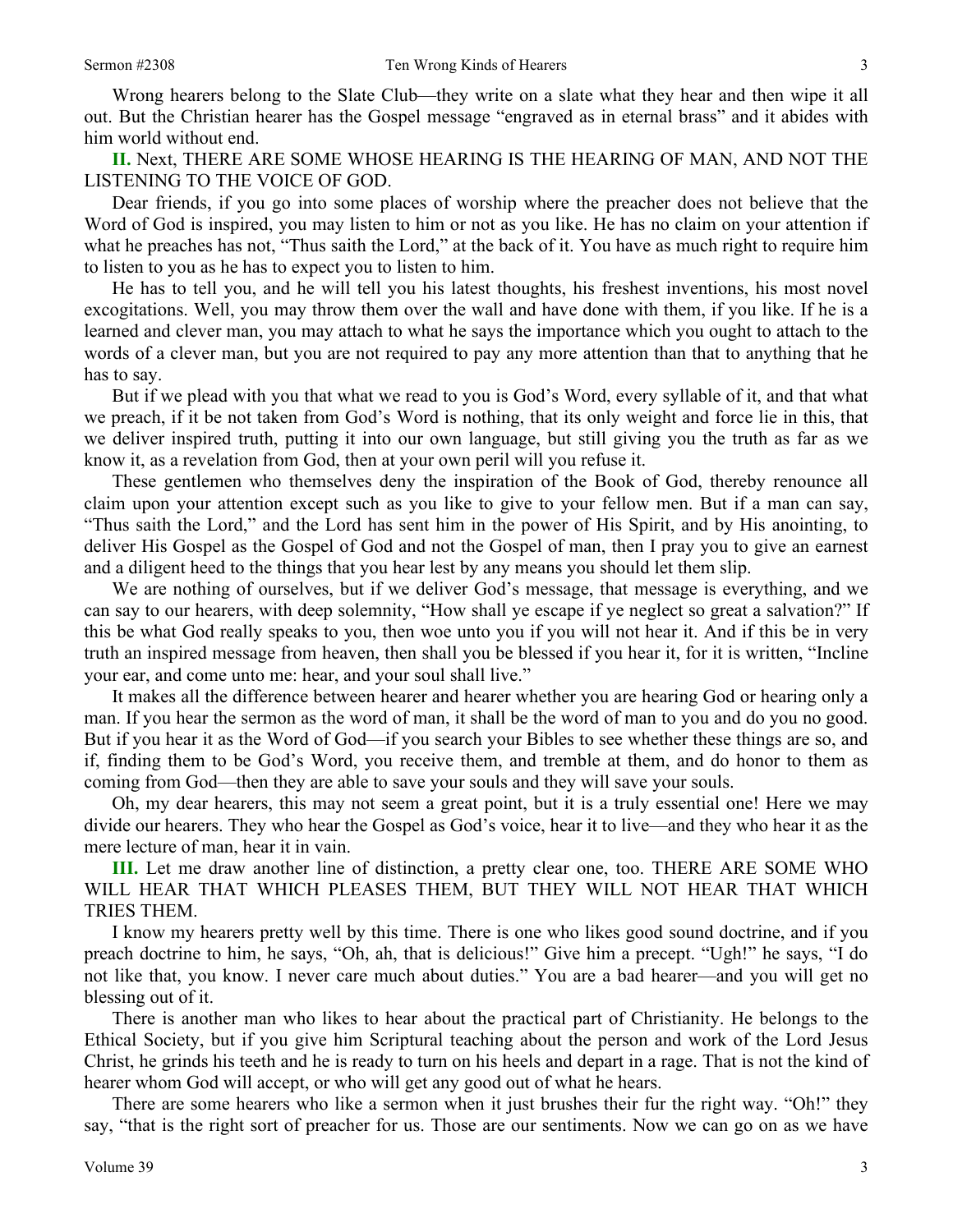been going. See what excuses he makes for us. He will allow us to be Christians and worldlings, too. That is the kind of preacher we like, one of your liberal sort."

But the true hearer says to himself, "I do not ask to be pleased. Give me the man who just tells me the truth though it vexes me at the time that I hear it." I do not want a doctor of the sort that says, "Oh, my dear sir, there is very little indeed the matter with you! You want just a week's rest and change, and then you will be all right"—all the while knowing that you have a deadly and incurable disease upon you. Do you think that such a man deserves his guinea from the patient he is deceiving?

Give me the doctor who examines me through and through, who finds out to the best of his knowledge what ails me, and then deals with me like an honest man, not trying to make out that I am better than I am, but who tells me what my disease really is, and treats me for what he knows is wrong. Oh, yes, God's ministers are not sent to please men! We are not sent to tickle itching ears, but to drive the sword of God's Spirit into the hearts of men, for He says, "Therefore have I hewed them by the prophets; I have slain them by the words of my mouth."

God's prophets are rough hewers. They come with the axe and with the rod. They come not to fiddle while you dance, nor to blow the trumpet to tell you of a victory won without fighting. Ah, sirs, you are bad hearers if you cannot hear that which rasps you, that which stings you, but which is honest truth, and is meant to make you repent of your sins.

Give me not the man who makes me merry, but the man who makes me penitent. Not the man who sends me home filled with a fine conceit of myself, but the man who, whatever I think of him, makes me think badly of myself and brings me to my knees to seek mercy through Jesus Christ my Savior. This point reveals a great difference among hearers, does it not?

**IV.** Now, there is another class, with whom I would deal next, namely, THOSE WHO ALWAYS WANT TO HEAR SOMETHING NEW.

We have in London a sort of flying camp of people who always turn up when there is anything fresh. Every new man gets a congregation for a time out of these celestial gypsies, that put up their tents on every common. You know this sort of people. If there is a new thing cried up, they are after it. There will be another novelty in six months' time and they will be after that just as eagerly. They are always looking out for something fresh.

Did you ever grow any fruit trees? If so, did your gardener ever recommend that they should be transplanted every six months? If so, the apple chamber may be as small as you like. That kind of hearer, who first hears this, and then hears that, and then hears the other, and after that a fourth, and a fifth, and a sixth thing, and always likes the last new toy best, is a baby to begin with, and he remains a baby to the end of the chapter. No, give me the truth that I knew as a boy, and fed upon then, and let me feed upon it still.

As I said this morning, the true Israelite was as well fed on the manna after forty years as he was at the first. It is the mixed multitude that wants the quails, and something else, but the heir of Canaan, the true Israelite, is satisfied to eat the bread that came down from heaven. He wants nothing better. He knows that there cannot be anything better. His prayer is, "Lord, evermore give us this bread."

Do I address any here who go about from one place to another in this style? You sheep that never stop in one pasture, how will you ever fatten, how will you ever grow spiritually strong? Besides, I think your conduct shows that you do not know the great secret after all. If you did, you would be of his mind who said, "The old is better," and having tasted that, you would keep to it even to the end.

**V.** Let me draw another line of distinction. THERE ARE SOME HEARERS WHOSE HEARING IS ALL FOR THE ELOQUENCE OF THE SPEAKER, AND NOT FOR THE SUBSTANCE OF THAT WHICH IS SPOKEN.

That comes home to some of you, I know. If a man can speak thoroughly well, and is a man of fluent utterance, a man of dramatic action, a man who makes the subject alive before your eyes, that is the preacher whose words you will remember. And he may preach any doctrine he likes, or no doctrine at all—that is not the point you are looking at.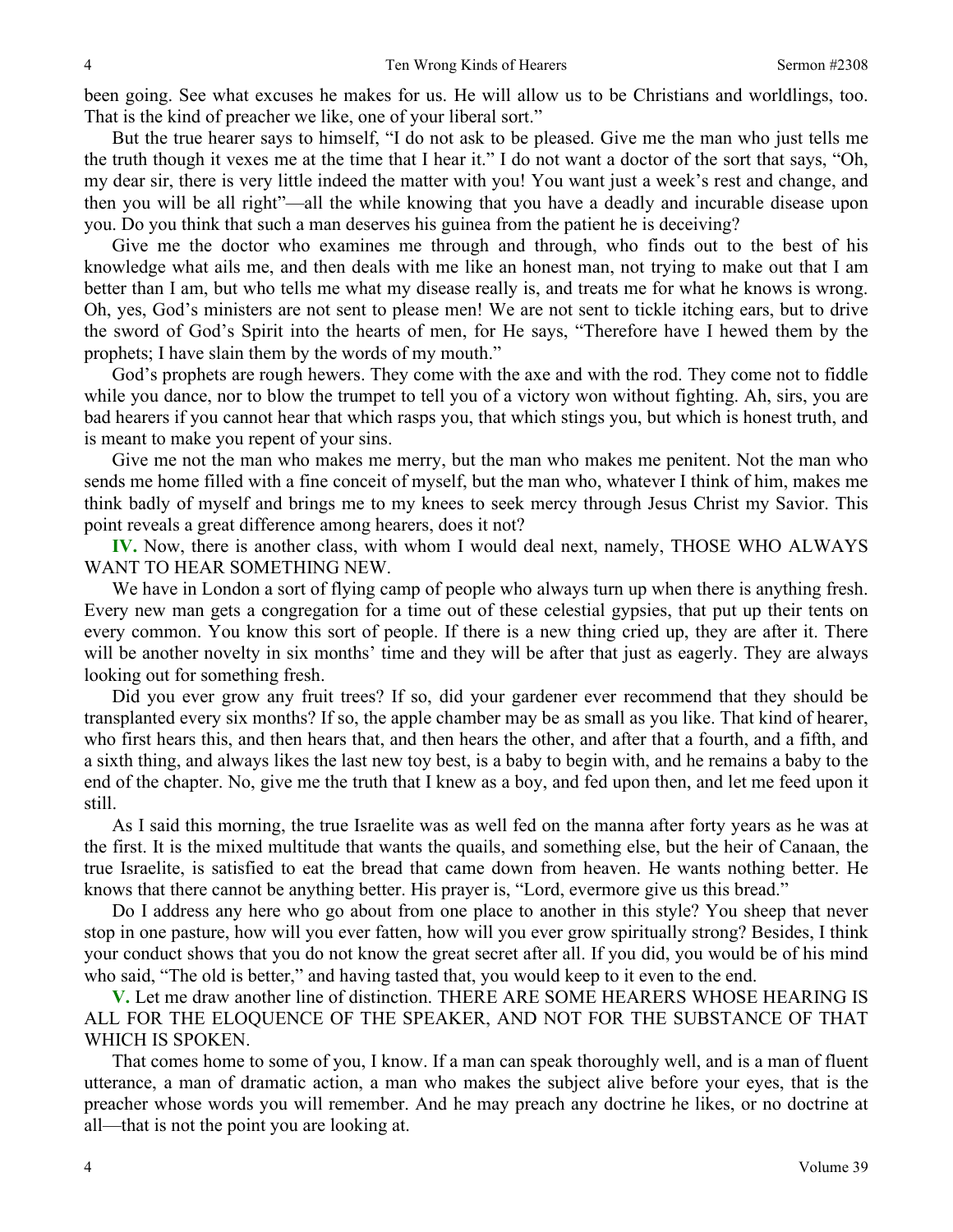Why, surely, you are like stupid people who will go to a shop, because it is such a handsome shop, no matter what is sold in it! It may be utter rubbish and your money may be all wasted, but then it is

such a pretty shop, is it not? Why, you good housewives know better than to do that! Many a man has a pretty shop, but his wares are bad—buy not from him, I pray you. We do not want, on the few Sundays that we have, the few days which we have to live, and with death so near, and judgment so tremendous, to go to the house of God merely to have primroses and pretty flowers presented to us by the preacher.

Oh, for God's sake, put your flowers away! These souls are being damned. Come to close grips with them, sir, show them the way to heaven and leave your flowers until they get there, and then they will not care for your tawdry, artificial eloquence! The only eloquence that is worth having is that of the heart*—*that which comes straight up from the soul of a man and he speaks well because he speaks out of his heart.

O sirs, I charge you, do not so insult the God of heaven as to spend His Sabbath-day in merely listening to big words and fine oratory! What is this but to turn the chapel into a theater and to make the preacher to be a mere performer? I had rather use market language and be as vulgar as vulgarity itself, and carry souls to heaven, than be a very Demosthenes, or a Cicero, and leave men's hearts untouched. Alas, that there are hearers to whom the words are everything and the sense is nothing!

**VI.** I will draw another line, helping you at the same time to draw one for yourself. THERE ARE MANY WHO HEAR THE GOSPEL, BUT DO NOT HEAR IT FOR THEMSELVES.

They hear it as people look at a picture. You know what we do with it—we stand and look at the foreground, and judge as to the distance, and the side lights, and the perspective and so on (I do not know much about the terms of painting), and we just say, "That is a very beautiful view, that piece, of water yonder, that wood, those trees, the cattle, all are very pretty."

Is not that how many people hear sermons? "Under the first head, did you notice so and so?" Or "Under the second head, did you observe what the preacher said?" "When he came to that point, I thought it was rather well-turned." "I did not like so much that observation toward the close of the sermon—I thought that was rather rough."

Yes, you see, you are judging the discourse as if it were a painting. That is all it is to you—but is this what it was meant to be? No, the true hearer looks into the Word of God as into a glass in which he may see himself as he really is. And when he sees himself in that glass, he says, "I did not know that I had that spot over the left eye. I was not aware that I had that blotch on my forehead. I must go and wash and be cleansed." It is well to hear a discourse that makes you see yourself as you are in God's sight.

Many when they hear a sermon say, "I wonder how So and so would feel that sermon." What have you to do with him? Lend anything that you have to spare, but do not lend your ears. They will never come home so sound as when you lent them out. Keep your ears for your own use and let the truth go home to your own heart, for this, and this only, is the kind of hearing that will ever save the soul. When you yourself hear for yourself, then you may yourself get right with God and live by faith in Christ Jesus.

**VII.** Now I will mention a point which, I am afraid, will come home to a very large number now present. THERE IS AMONG HEARERS TOO MUCH OF UNPREPARED HEARING.

I will tell you what I mean. The man comes fresh from the shop. That I do not mind, but perhaps he comes in fresh from care, from anger, from quarrelling, from the use of unhallowed language. And he comes in to hear the Word of God with his ears stopped up.

Now, the right way to hear so as to get a blessing is to hear with prayer, to come up to hear what God the Lord shall speak, praying all the while, "O God, bless the message to my soul! Send me strength tonight through some part of what is said or sung that I may really be fit to hear Your Word. Prepare me, for the preparation of the heart is from You. Make me like a plot of ploughed land that, when the seed falls upon me, I may receive it and bring forth a harvest."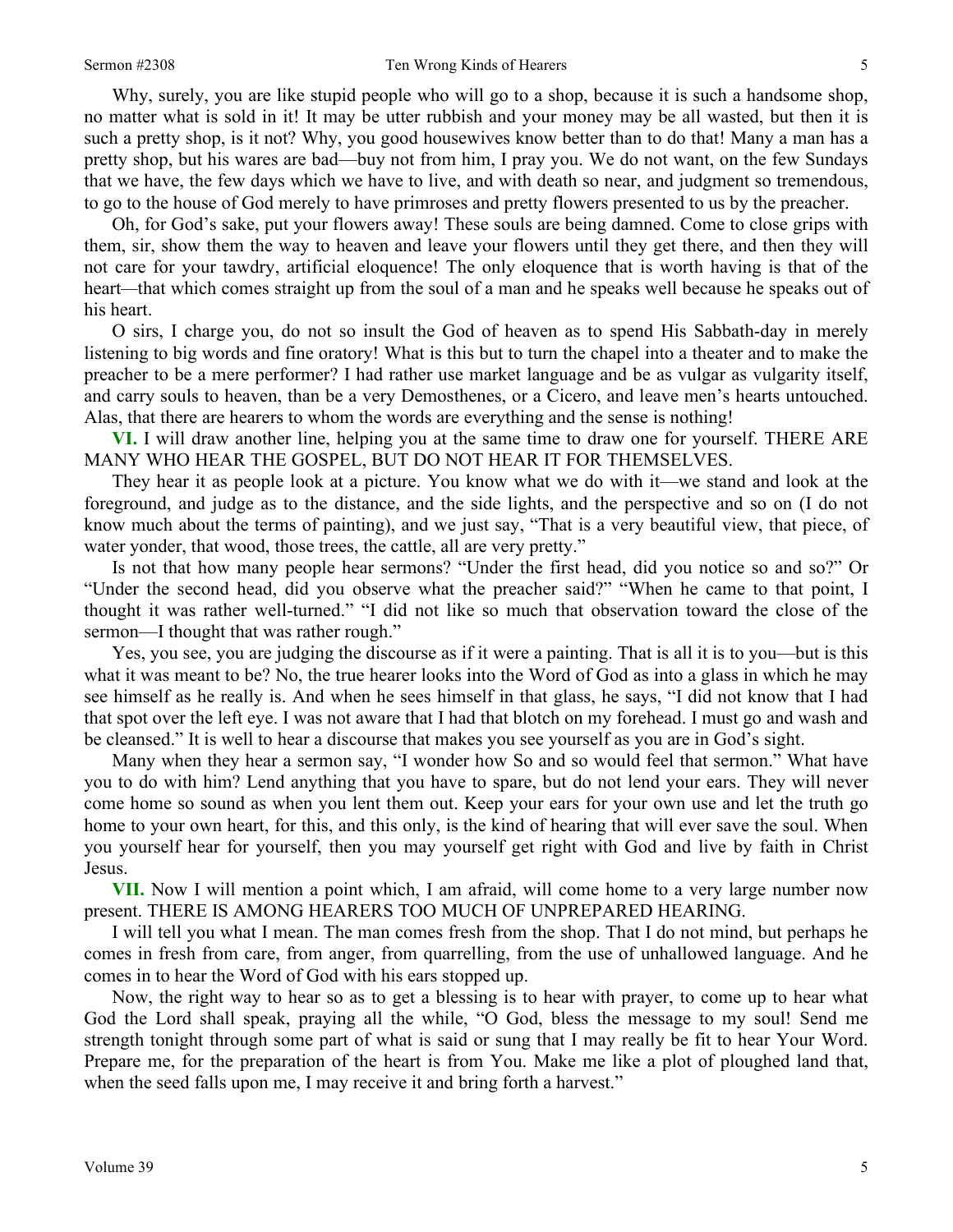Now, my dear hearers, do you think that we really prepare ourselves enough for the hearing of the Word of God? Do you not think that we lose a great blessing because we do not come prepared to hear what God the Lord will say unto us?

I have sometimes been greatly rejoiced when I have seen the numbers of persons who have been brought to Christ by my preaching, but I have always taken a very large discount off anything like praise that I might give to myself, for I have said, "Why, those people as a rule come on purpose to hear me!" When I have preached in the country, the people have come there on purpose to hear and have had almost to fight to get in—and they have made up their minds that they are going to hear something that they want to hear and something that will be a blessing to them, and they have sat with their mouths wide open, taking in every word. Of course, anybody can open oysters when they open their shells themselves.

When people come prepared, then it is that their hearts are readily reached. But when people come prejudiced, with their shells tightly shut up, when they do not mean to hear, do they wonder that no good comes to them through the discourse? How could it? Only by a wonderful act of the sovereignty of divine grace could they expect to get a blessing.

**VIII.** There is a further distinction that I must mention. THERE ARE MANY WHO COME TO GOD'S HOUSE TO HEAR FROM A LOW MOTIVE and such do not usually get a blessing.

Some come from a very base motive. We have known some come that they may catch up a word with which they may find fault. Oh, dear hearts, if you want to find fault with me, you need not listen for five minutes! I shall always give you plenty of opportunity, and let me tell you another thing, I shall not fret if you find the opportunity. It will not in the least degree trouble me. I would rather that you should find fault than that you should be quite indifferent.

If you will only let the Word enter your hearts, you may do what you will with me—kick me, if you like—only mind that you get to heaven yourself. There are some who make a man an offender for a word. They turn over all the basket of fish, and because there is one that does not smell quite sweet, they cry it all over the market. That is their style of acting towards the preacher. They would not like to be dealt with in that way themselves. It is a base motive altogether.

Some come from another motive. There is one here tonight. He has come up to see his brother. He does not generally go to a place of worship, but John said to him, "William, come to the Tabernacle with me tonight." He does not like to offend John and so he comes. Another young man has come because there is a young woman who comes here. I am not going to blame him for that, but still, it is not an honorable motive for going to hear the Word of God.

Another has come to see the Tabernacle, to look at the building. And another has heard that the preacher is such a queer man. He will come and just see what he really is like. That is a poor motive. Many of you come because—well, you have only come here because your mother comes here. You come because it is the custom and the habit—and you would not like to become perpetual Sabbathbreakers, forsaking the assembling of yourselves together.

If that is all you come for, you will get it, and it is nothing. But if you come to hear the Word, saying, "I come to weigh it, to see whether it is God's Word, and if it is, I will follow it. If it comes to me with the power of the Holy Ghost, commending itself to my conscience, I will obey it, I will yield to it, for I want to find salvation through the Word of God, and I come with that intention"—I do not believe you will come a dozen times, any one of you, to hear the Gospel with a view of finding Christ in it, but what you will find Him. "He that seeketh findeth."

**IX.** I must draw yet another distinction and that is, that MANY COME TO HEAR THE WORD, BUT AFTER HAVING HEARD IT, THERE IS NO IMPROVEMENT IN THEM.

One of our brethren told me, just now, that a friend in the market said to him, "Do you always hear Mr. Spurgeon?" "Yes," he answered, "I have heard him these five-and-twenty years." The other said, "Then you ought to be a good fellow." "Well," said I, "he did not say you were a good fellow, did he? "No, but he said I ought to be."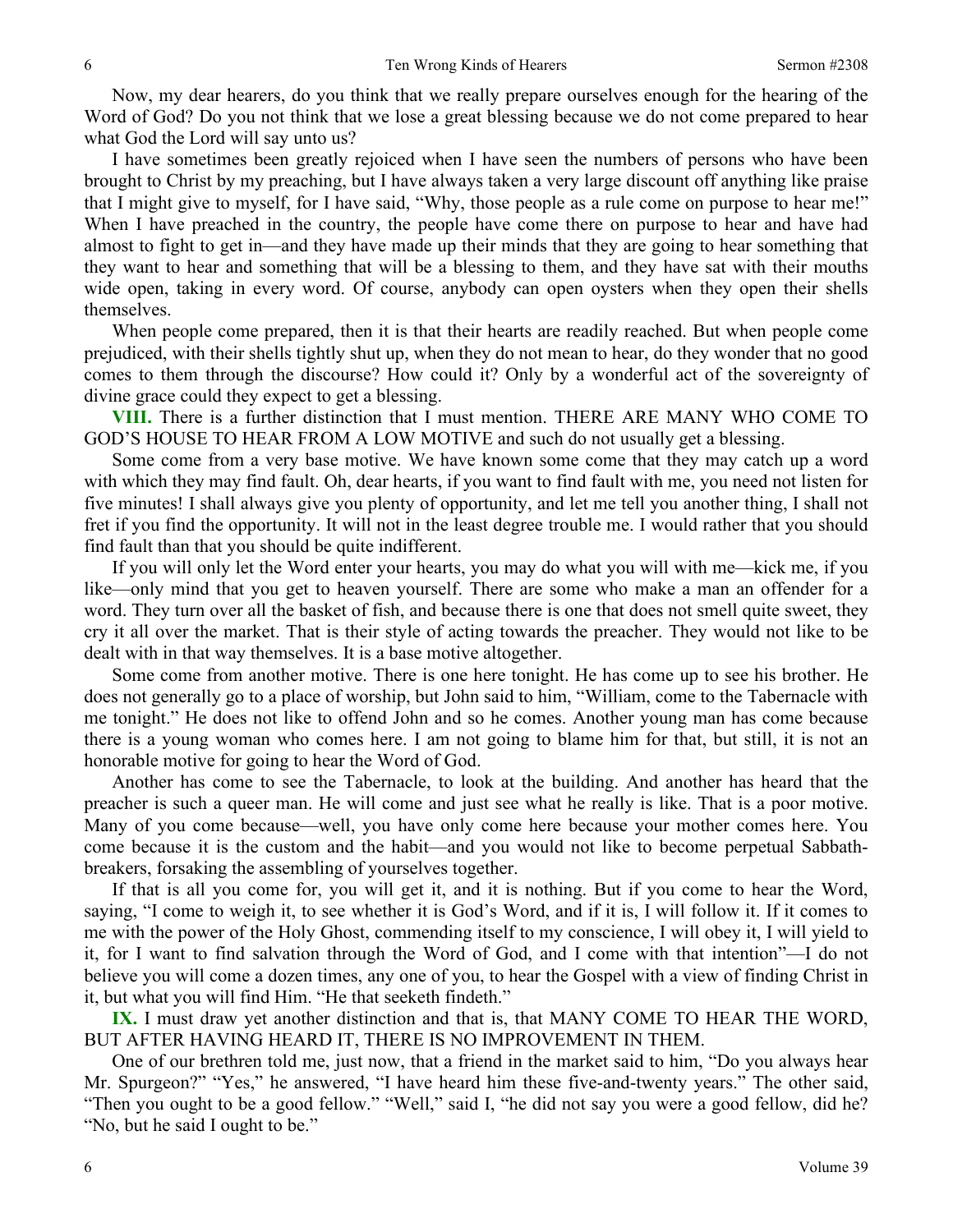If you have heard the Gospel for twenty-five years, you ought to be a good fellow. If it is the Word of God that you have heard—and you have not improved by it—surely you are becoming like that fig tree that brought forth no fruit. At last the mandate went forth, "Cut it down, why cumbereth it the ground?" But alas, there are many who hear the Word for years, but are none the better for all their hearing.

**X.** Lastly, THERE ARE SOME PERSONS WHO DO NOT HEAR TO PROFIT BECAUSE THEY DO NOT BELIEVE ON THE LORD JESUS CHRIST.

You have not accepted the Christ who has been preached. You have heard about faith, but you have not believed. You have heard about repentance, but you have never repented. What do you come for if you never make any practical use of what you hear? Why do you come?

A man keeps a shop on the Causeway and you go into the shop when he opens it on Monday. You go up and down, look at all the things, and go out again. Do the same on Tuesday and Wednesday, ask to see his goods, and look them all over, but do not buy anything. Try that for a week and you will get some very clear hints that you are not wanted there. If you go to a shop, you are expected to buy.

I would like to give some of you a plain hint about that matter. You have come to my shop and turned my goods over, but you have not bought anything. Is my price too high? It is "without money, and without price," so you cannot say that. "Whosoever will, let him take the water of life freely." Come and take the Savior and He is yours. Trust Him and you are saved.

Why, would a person go to see a physician, and go often, and pay his guinea, as some of you pay your pew-rents, and yet never take the physic, never get the prescriptions made up—but just get the directions and then neglect them? It is absurd. Such a man as that must be a fool.

I will not say that anybody here is a fool, but I do not know what else he is if he understands what he must do to escape from the wrath to come and yet never does that. This line is a very clear and distinct one, and I wish that we might cross it tonight if we have never before crossed it. Cross the line by decision for Christ. That is the point.

You have heard aright if you have found Christ. You have heard for nothing if you have not found Him. If you have looked to Him upon the cross, you have heard to your eternal profit, for he that looks to Him shall live. If you believe that Jesus is the Christ, you are born of God. If you are trusting yourself wholly to Him, you have eternal life, for he that believes in Him has everlasting life.

But if you believe not in Christ, you might as well have heard the noise of Cheapside as have heard the sound of the Gospel. You might as well have heard the roll of the drum at the barracks as have listened to the proclamation of Jesus Christ, for all the good that it will ever bring to you.

Now hear God's message to every one of you tonight, you who have not yet believed—"He that believeth and is baptized shall be saved; but he that believeth not shall be damned." "Believe on the Lord Jesus Christ, and thou shalt be saved, and thine house." God help you to do it, for His dear love's sake! Amen.

#### **EXPOSITION BY C. H. SPURGEON**

#### *LUKE 13:6-30*

**Verse 6.** *He spake also this parable; A certain man had a fig tree planted in his vineyard; and he came and sought fruit thereon, and found none.* 

It was a fig tree, a fruit-bearing tree by profession, so it ought to have borne fruit. It was planted. It was not a wild tree, it was planted in a vineyard, in the proper place for fig trees to grow, in good soil, and therefore the owner of it had a right to come and look for fruit on it. But he found none.

Have we not here tonight some who are planted in the church of God who ought, by their profession, to be bearing fruit, but they are not? Christ has come and He has looked for fruit. But He has found none.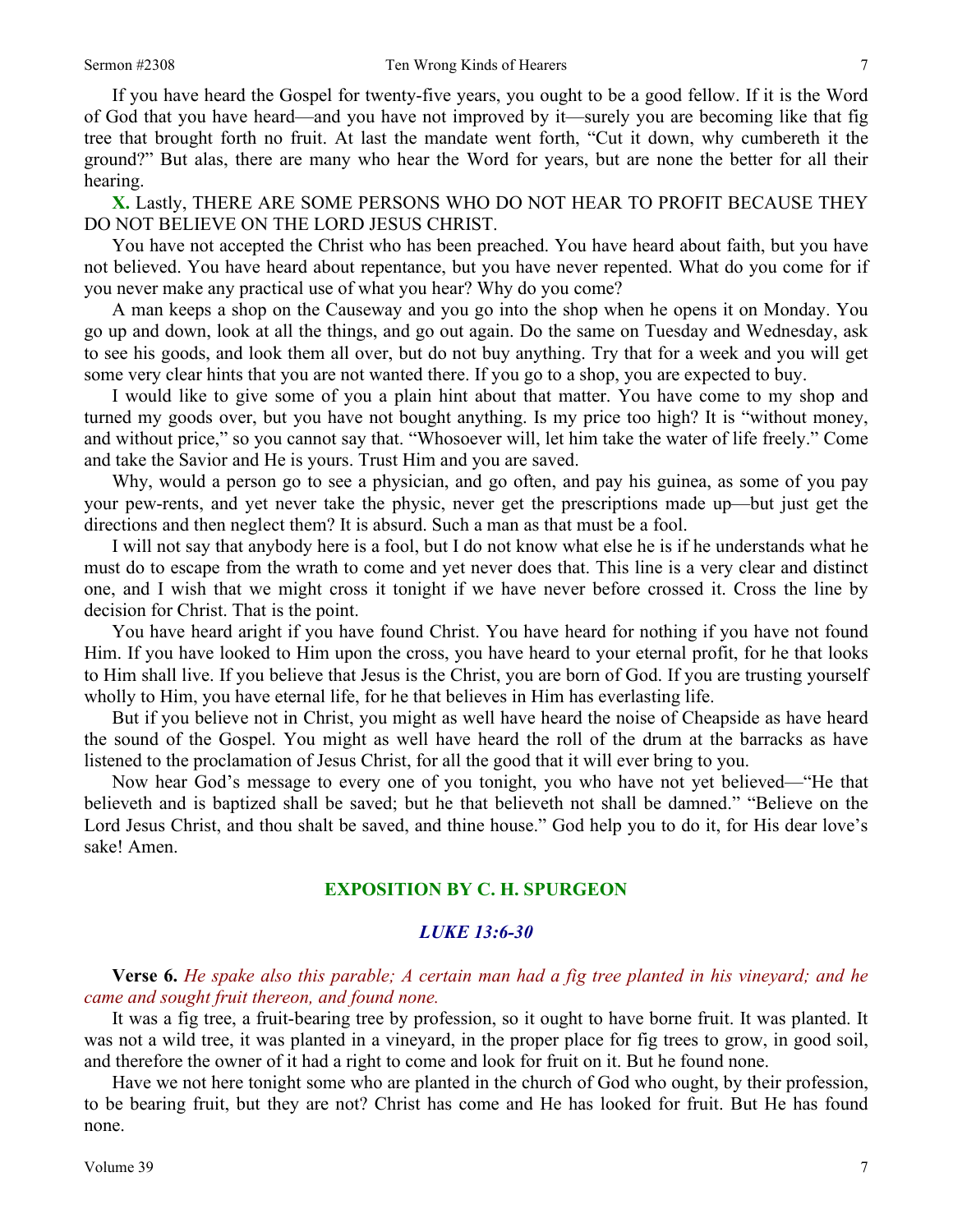## **7.** *Then said he unto the dresser of his vineyard, Behold, these three years I come seeking fruit on this fig tree, and find none: cut it down; why cumbereth it the ground?*

The owner seems to say, "If I had not found fruit the first year, I should have thought that the season was unfavorable. If I had found no fruit the second year, I might have thought that peradventure the tree was a little out of condition and would come round again. But when I come for three years, and three years consecutively, and I find no fruit, then it is clear that the fig tree is a barren one. Why should it stay here and spoil the soil, occupy the place that a good fig tree might have occupied, and take away the nutriment from other trees?"

So if, after many years, some of you have brought forth no fruit, God may well complain about you. You are eating the bread that might have nourished a saint. You are occupying a place in which your influence is injurious to others. Others do less because you do nothing. I pray the Holy Spirit to bring this home to the conscience of any barren professor whom it may concern, lest the command should go forth, "Cut it down; why cumbereth it the ground?"

**8-9.** *And he answering said unto him, Lord, let it alone this year also, till I shall dig about it, and dung it: and if it bear fruit, well: and if not, then after that thou shalt cut it down.* 

Even the vinedresser's pleading has a limit—"Give it one more year." He admits that the time must come for the axe to cut down the tree that is fruitless. The cumber-ground tree cannot stand forever—it is unreasonable that it should. And you cannot be permitted to live forever in sin—you cannot be allowed to taint the air with blasphemy for another fifty years. There must come an end to such a life as yours and that end may come very soon. The edge of the axe is sharp and the hand that wields it is strong. Beware, O barren tree!

**10.** *And he was teaching in one of the synagogues on the sabbath.* 

When there happened a very remarkable miracle. The parable that preceded it was a parable of judgment—the miracle that followed was a miracle of mercy and grace.

**11-12.** *And behold, there was a woman which had a spirit of infirmity eighteen years, and was bowed together, and could in no wise lift up herself. And when Jesus saw her, he called her to him,* 

You can see her slowly moving along, bent double. Hers was a painful walk, but she came at Christ's call.

**12-13.** *And said unto her, Woman, thou art loosed from thine infirmity. And he laid his hands on her: and immediately she was made straight, and glorified God.* 

See what Christ can do. After I had preached this morning, I had to speak with just such a woman as this, one who has been, for many years, the victim of deep despondency. How I wished that I could lay my hands on her and say, "Woman, thou art loosed from thine infirmity"! But we cannot work such a miracle as that. It is Christ who must do it all, and blessed be His name, He is always great at a pinch!

Christ loves to come in at a dead lift. When we are all beaten and we have reached man's extremity, then it is Christ's opportunity. Oh, you poor despairing woman, bent double by your sadness, the Lord's hand can restore you, and we pray for you tonight, even the thousands of Israel pray for you at this moment! Lord, lay Your hand upon that poor child of infirmity!

**14.** *And the ruler of the synagogue answered with indignation,* 

Wretched creature, to be indignant at Christ's doing good! There is no reckoning with self-righteous people. They are mad themselves, and they think others so.

**14-15.** *Because that Jesus had healed on the sabbath day, and said unto the people, There are six days in which men ought to work: in them therefore come and be healed, and not on the sabbath day. The Lord then answered him, and said, Thou hypocrite,—* 

It served him right. This is just the word that would naturally come to the lips of the Savior. Because He was loving and tender, He could not endure this hypocritical indignation—"The Lord then answered him, and said, Thou hypocrite,"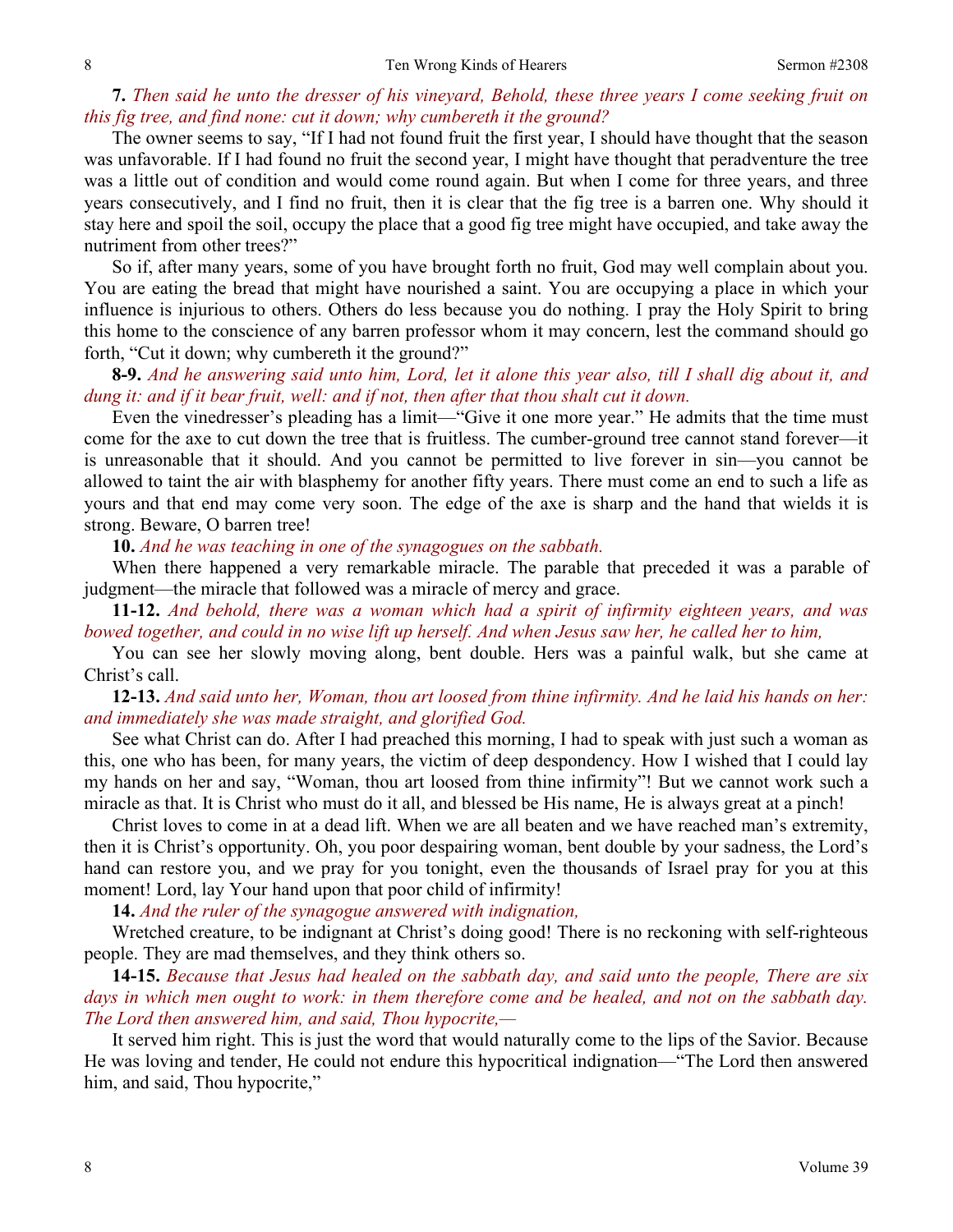**15-16.** *Doth not each one of you on the sabbath loose his ox or his ass from the stall, and lead him away to watering? And ought not this woman, being a daughter of Abraham, whom Satan hath bound, lo, these eighteen years, be loosed from this bond on the sabbath day?* 

A very conclusive argument. You may do deeds like this on the Sabbath, and you may come and be healed on the Sabbath, even though it should involve you in a journey. It is so needful that you should get the bread of heaven, so needful that you should get the blessing of Christ, that on this day you may come and be healed.

**17-19.** *And when he had said these things, all his adversaries were ashamed: and all the people*  rejoiced for all the glorious things that were done by him. Then said he, Unto what is the kingdom of *God like? and whereunto shall I resemble it? It is like a grain of mustard seed, which a man took, and cast into his garden; and it grew, and waxed a great tree; and the fowls of the air lodged in the branches of it.* 

You get a little grace tonight. Let that divine Man take but a grain of the mustard seed of His grace and drop it into your heart, which He will have prepared like a garden, and there is no telling what will come of it. That sigh, that tear, that wish will grow into holiness of life and zeal of conduct. It may be but very little in its beginning, but it will grow. Both good and evil begin with very small eggs, but they grow into great things.

**20.** *And again he said, Whereunto shall I liken the kingdom of God?* 

Now take the bad side and see how the kingdom of God may be perverted and injured by evil influences.

**21.** *It is like leaven, which a woman took and hid in three measures of meal, till the whole was leavened.* 

That woman of Rome has hidden her leaven in the church and it has leavened the whole—and now the woman of intellect has put her leaven into the church. Conceited self-invention of new doctrines, perversion of the simplicity of the Gospel—that kind of leaven has been hidden in the meal of the church—and it is leavening the whole. God help us to keep out the leaven both of Romanism and of Rationalism!

**22.** *And he went through the cities and villages, teaching, and journeying toward Jerusalem.* 

His face was toward the cross, He was working His passage to His sacrifice, and preaching His way to that place where He should complete our redemption. This is a wonderful picture of Christ— "teaching, and journeying toward Jerusalem."

**23.** *Then said one unto him, Lord, are there few that be saved?* 

What business is that of ours? Our business is far more practical—to be saved ourselves, and to endeavor to be the means of saving others. Jesus did not answer the question—He did what was better.

**23-24.** *And he said unto them, Strive to enter in at the strait gate: for many, I say unto you, will seek to enter in, and shall not be able.* 

You can get into the broad road without striving. But you must, "strive to enter in at the strait gate." Strive for that which requires self-denial, that which humbles you, that which goes against the grain, that which is not according to human nature. Do not imagine that grace is to be had while you are half asleep and that heaven is to be gained on a feather bed.

Strive, strive, for many will seek in vain to enter. Seeking is not enough. It must come to a holy violence—"Strive to enter in at the strait gate: for many, I say unto you, many will seek to enter in, and shall not be able." When will that be? That will be when you are in another state.

**25.** *When once the master of the house is risen up, and hath shut to the door, and ye begin to stand without, and to knock at the door, saying, Lord, Lord, open unto us;* 

They will be very respectful. They will call him, "Lord." They will be very earnest. They will pray, "Lord, Lord." They will be very simple and very honest in their request—"Open unto us." They will be very personal—"Open unto *us*." Such will the prayers of the ungodly be when they wake up to the fact that they are shut out of heaven.